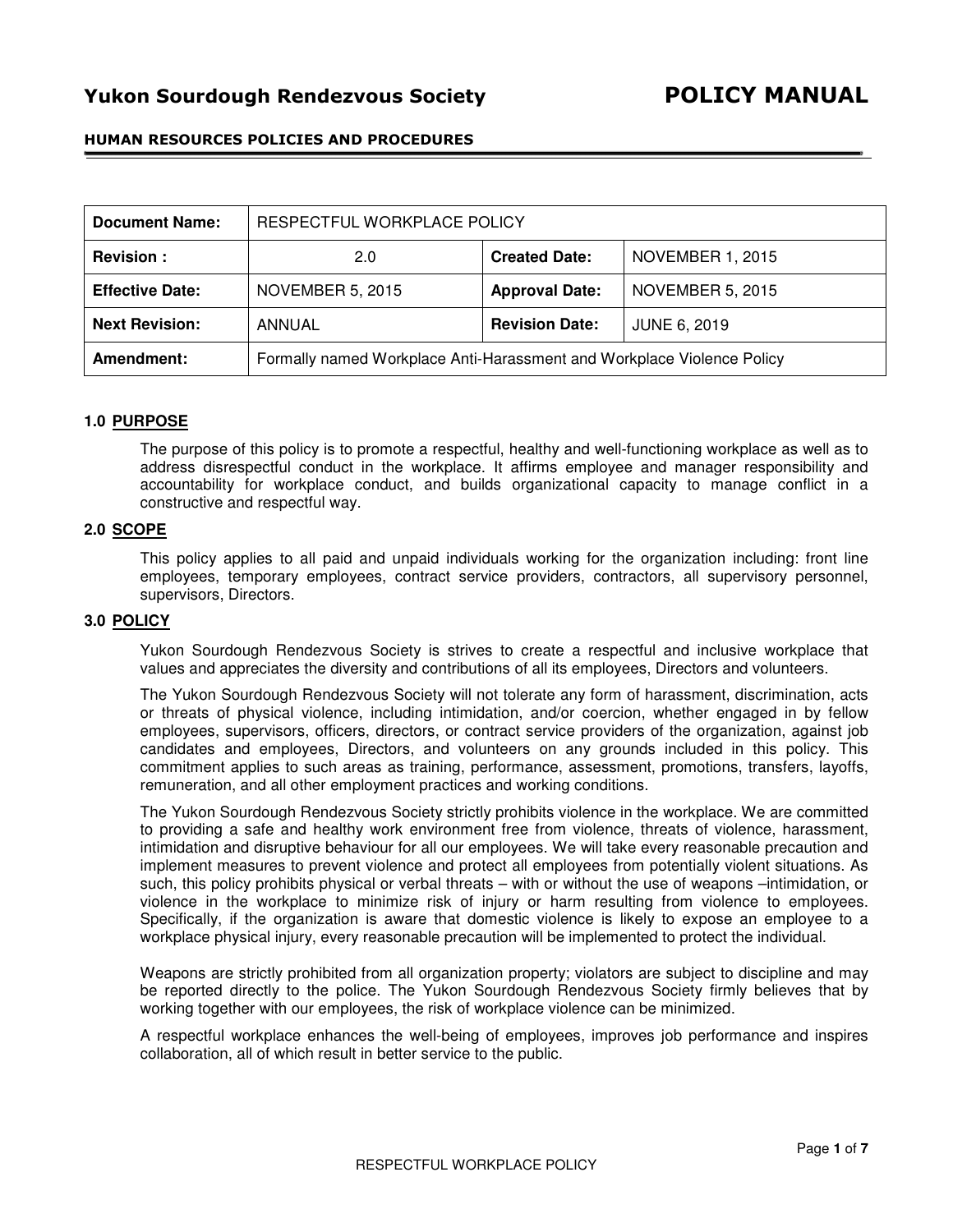All employees in the Society share in the collective responsibility to promote a respectful workplace, address incidents of disrespectful conduct when they occur, and participate in processes under this policy.

All employees, including supervisors and directors are responsible for modeling respectful conduct in the workplace and are accountable for appropriate intervention when disrespectful conduct is occurring.

Early intervention and non-adversarial approaches to managing workplace conflict and disrespectful conduct prevent escalation.

Disrespectful conduct may lead to discipline up to and including termination of employment.

It is also a violation of the Respectful Workplace Policy for anyone to knowingly make a false complaint of harassment or violence, or to provide false information about a complaint. Individuals who violate this Policy are subject to disciplinary and/or corrective action, up to and including termination of employment

## **Definitions**:

**Respectful Workplace**: A workplace that is characterized by:

- Spirited and respectful dialogue about workplace issues, which welcomes diverse perspectives
- Inclusion of people with different ancestries, backgrounds, religions, cultures, sexual orientations, and abilities;
- Constructive resolution of differences where workplace conflict is recognized as natural and is managed through collaborative processes;
- Polite behaviour where employees are courteous and considerate toward others;
- Safety from disrespectful, discriminating, and bullying behaviour, and from repercussions for taking action to deal with disrespectful conduct in the workplace; and
- Support for individuals to learn and practice personal conflict resolution and respectful workplace skills.

**Disrespectful conduct:** Behaviour by an individual directed against another individual that a reasonable person would consider disrespectful. For the purposes of this policy, disrespectful conduct is understood to be on a continuum from mild to grievous to illegal, and includes but is not limited to:

- Gossiping;
- Embarrassing practical jokes;
- Swearing and velling:
- Inappropriately interfering in another individual's work;
- Ridicule;
- Making derogatory comments to or about another individual;
- Derogatory gestures;
- Shunning;
- Bullying;
- Abuse of authority;
- Discriminatory conduct contrary to the Yukon Human Rights Act, including sexual harassment; and
- Physical assault.

Disrespectful conduct does not include the proper use of authority related to the exercise of managerial responsibility: including, providing advice and assigning work, performance evaluation and appropriate discipline.

**Discriminatory conduct contrary to the Yukon Human Rights Act:** Behaviour towards another employee or group of employees that treats them unfavorably on any of the grounds set out in the Yukon Human Rights Act, as amended, and which at the date this policy came into effect were:

• ancestry, including colour and race;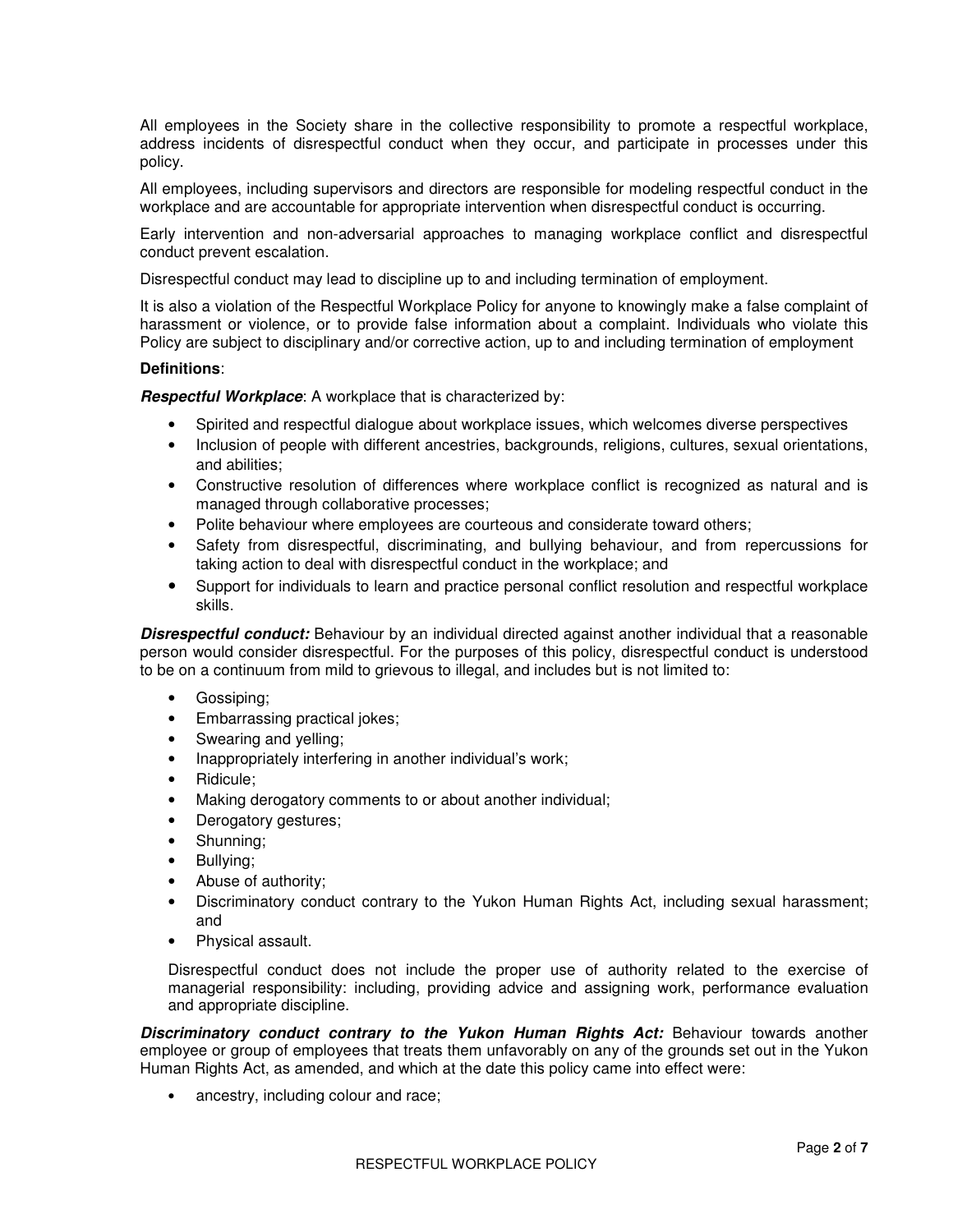- national origin;
- ethnic or linguistic background or origin;
- religion or creed, or religious belief, religious association, or religious activity;
- age;
- sex, including pregnancy, and pregnancy related conditions;
- sexual orientation;
- mental or physical disability;
- criminal charges or criminal records;
- political belief, political association, or political activity;
- marital or family status;
- source of income; and
- actual or presumed association with other individuals or groups whose identity or membership is determined by any of the grounds listed above.

**Sexual Harassment**: Conduct, comment, gesture, display or contact of a sexual nature that might reasonably be expected to cause offense or humiliation, or that might reasonably be perceived as placing a condition of a sexual nature on employment or on any opportunity for training or promotion.

**Workplace Violence**: Behaviour by an individual directed against another individual that a reasonable person would interpret to carry the potential to harm or endanger the safety of others. Such behaviour may include, but is not limited to:

- The exercise of physical force by a person against a worker, in a workplace, that causes or could cause physical injury to the worker
- An attempt to exercise physical force against a worker, in a workplace, that causes or could cause physical injury to the worker
- A statement or behaviour that is reasonable for a worker to interpret as a threat to exercise physical force against a worker, in a workplace, that causes or could cause physical injury to the worker.
- Physical acts (e.g., hitting, shoving, pushing, kicking, sexual assault)
- Any threat, behaviour or action which is interpreted to carry the potential to harm or endanger the safety of others, result in an act of aggression, or destroy or damage property
- Disruptive behaviour that is not appropriate to the work environment (e.g., yelling, swearing)

**Abuse of Authority**: Improper use of power that flows from a supervisor or manager's position of authority over an employee: in particular, intimidation, threats or coercion, which could reasonably be expected to endanger an employee's ability to perform his or her job, threaten the employee's economic livelihood, or significantly affect his or her physical or emotional well-being. It is not abuse of authority to exercise managerial responsibility legitimately. Examples of abuse of authority include:

- Removing areas of responsibilities arbitrarily;
- Constantly changing work guidelines;
- Establishing impossible deadlines that will set up the individual to fail;
- Withholding necessary information or purposefully giving the wrong information;
- Assigning unreasonable duties or workload which are unfavourable to one person (in a way that creates unnecessary pressure);
- Underwork creating a feeling of uselessness;
- Criticizing a person persistently or constantly; and
- Blocking applications for training, leave or promotion.

**Bullying:** Repeated or systematic assertion of power through aggressive behaviour – physical, verbal or psychological – including shunning, which would be seen by a reasonable person as intending to belittle, intimidate, coerce or isolate another person or group of people. Key elements of bullying include: repetition, duration, escalation and power disparity. Examples of workplace bullying include:

• Spreading malicious rumours, gossip, or innuendo that is not true;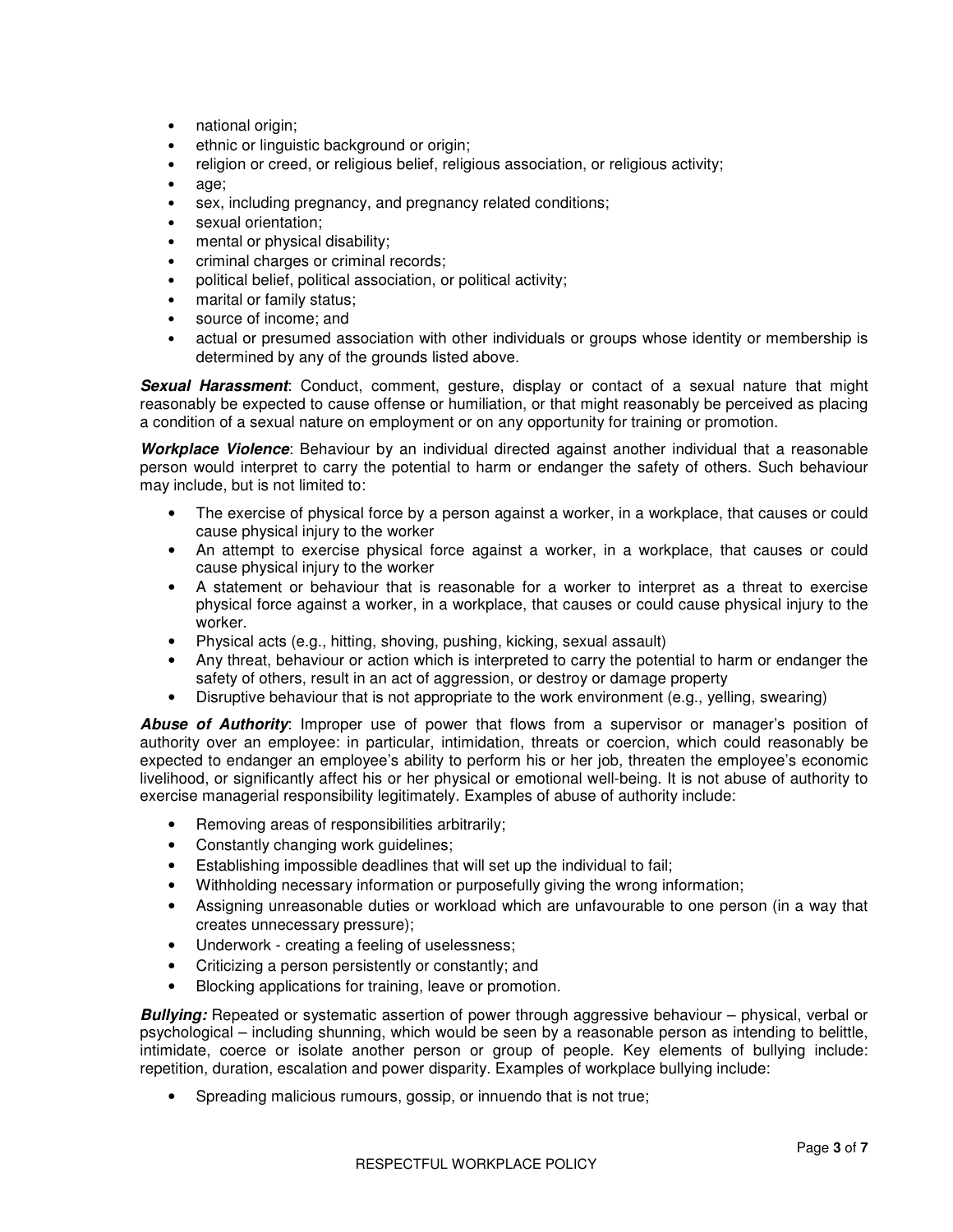- Excluding or isolating someone socially;
- Intimidating a person;
- Undermining or deliberately impeding a person's work;
- Physically abusing or threatening abuse;
- Making jokes that are 'obviously offensive' by spoken word or e-mail;
- Intruding on a person's privacy by pestering, spying or stalking;
- Yelling or using profanity;
- Belittling a person's opinions; and
- Tampering with a person's personal belongings or work equipment.

# **4.0 PROCESS**

# 4.1. **Employee/Supervisory Roles in Maintaining a Positive Work Environment**

- 4.1.1. As an employee of The Yukon Sourdough Rendezvous Society, you have the following responsibilities to our workplace. We trust that all of our employees will help us eliminate harassment and violence from our workplace. All employees are responsible for preventing and reporting acts of harassment and violence that threaten or perceive to threaten a safe work environment.
- 4.1.2. If you are a co‐worker who has witnessed harassment or violence in the workplace you are encouraged to:
	- a. Incidents of violence in the workplace must be reported immediately to a supervisor or the HR **Committee**
	- b. Inform the harassed person that you have witnessed what you believe to be harassment or violence and that you find it unacceptable. Support is often welcome. If that person does not feel that they have been harassed, then normally the incident should be considered closed.
	- c. Inform the harasser(s) that you have witnessed the act(s) and find it unacceptable.
	- d. Advise the harassed person to report the incident to their Supervisor.
	- e. Legally, management is responsible for creating and maintaining a harassment free workplace.
	- f. Supervisors must be sensitive to the climate in the workplace and address potential problems before those problems become serious.
	- g. If a Supervisor becomes aware of harassment or violence in the workplace and chooses to ignore it, that Supervisor and the Organization risk being named co-respondent in a complaint and may be found liable in legal proceedings brought about by the complainant and/ or local human rights authorities.
- 4.1.3. When an employee has asked their supervisor to deal with a harassment or violence incident, the supervisor shall:
	- a. Support the employee without prejudging the situation.
	- b. Work with the employee and document the offensive action(s) and have the employee sign a complaint.
	- c. Contact their superior and HR Committee and provide details of the incident on behalf of the employee.
	- d. Consult with other parties (i.e. Legal Counsel, Health & Safety consultants, Employee Assistance Provider, Human Rights office, Local Police Services)
	- e. Take all reasonable and practical measures to minimize or address risks identified by the incident
	- f. Document the incident, its investigation, and corrective action taken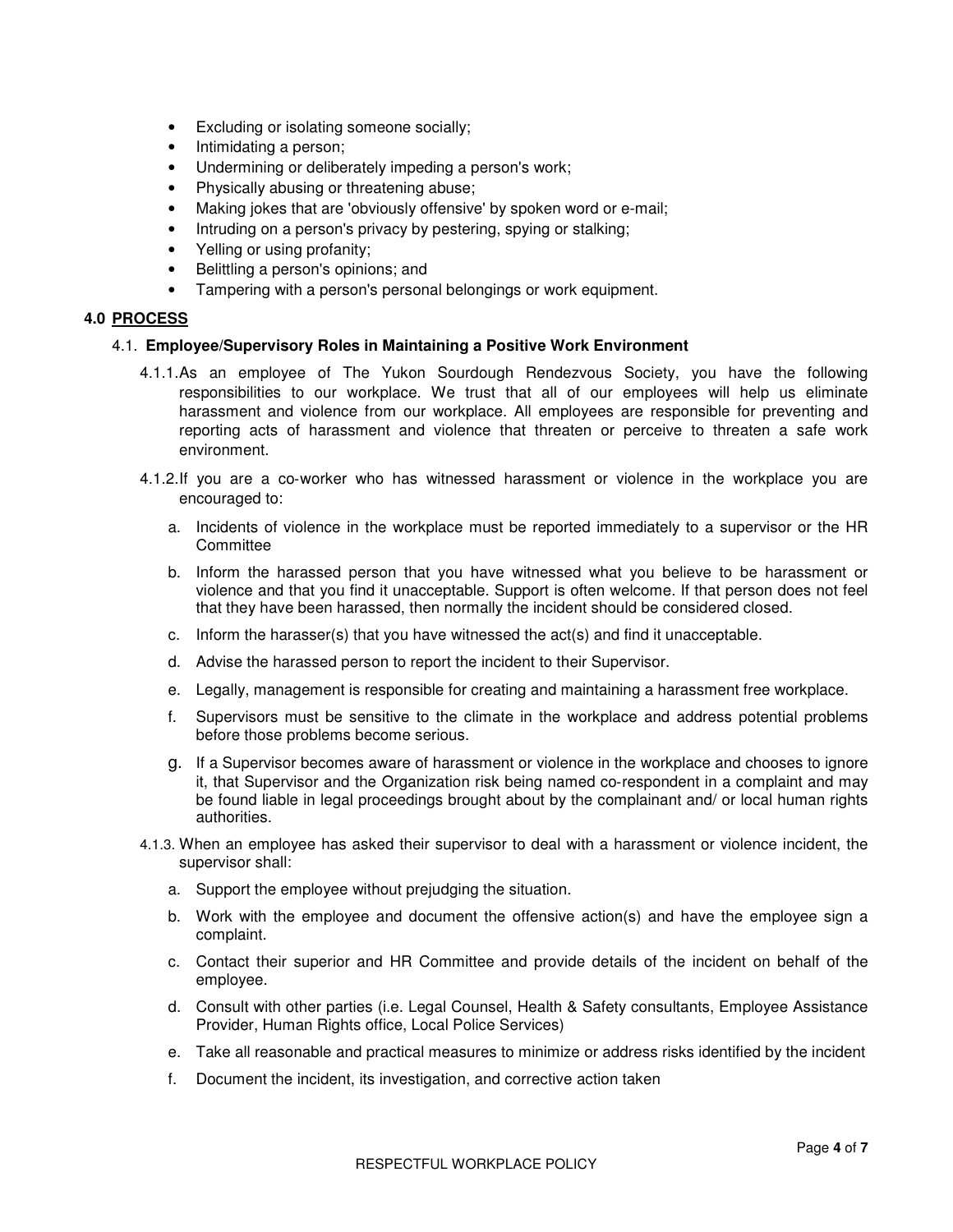- g. Take all reasonable and practical measures to protect workers, acting in good faith, who report workplace violence or act as witnesses, from reprisal or further violence.
- h. Submit a report of the incident to Yukon WCB (Note: Yukon requirement) where an employee incurs a lost time injury as a result of violence in the workplace.
- 4.1.4. The Yukon Sourdough Rendezvous Society forbids harassment, discrimination or violence in the workplace. This includes all areas of The Yukon Sourdough Rendezvous Society facilities as well as off-site work locations such as conferences, seminars, and social events. Harassment or violence that occurs outside the workplace but has repercussions in the work environment adversely affecting employee relationships may also be defined as workplace harassment or violence. Anyone found engaging in these behaviours is subject to disciplinary action up to and termination and the pursuit of legal action.

# 4.2. **Risk of Violence**

- 4.2.1. The Society recognizes its duty to provide information, including personal information, related to a risk of workplace violence from a person with a history of violent behaviour if:
	- a. The worker can be expected to encounter that person in the course of his/her work and
	- b. The risk of workplace violence is likely to expose the worker to physical injury
	- c. The organization will only disclose personal information that is deemed reasonably necessary to protect the worker from physical harm

### 4.3. **Domestic Violence**

4.3.1. Any employee who believes that domestic violence may occur in the workplace that would likely expose the employee or another employee to physical injury should report the matter to his/her supervisor or the Executive Director. The Yukon Sourdough Rendezvous Society recognizes and respects the sensitivity and confidential nature of such information The Yukon Sourdough Rendezvous Society is committed to reducing the risk of domestic violence occurring in the workplace, but we need the help of all employees. Employees who believe that they are at risk of being subjected to domestic violence will be supported by their supervisor and the Executive Director and will be provided with appropriate and confidential support as deemed appropriate. The Yukon Sourdough Rendezvous Society recognizes that domestic violence may occur in relationships regardless of the marital status, age, race, or sexual orientation of the parties.

#### 4.4. **Workplace Coordinator**

4.4.1. For the purposes of this policy the Executive Director (or a specific designate) shall act as a Workplace Coordinator with respect to workplace violence and harassment issues

#### 4.5. **Informal Incident Process:**

- 4.5.1. To the extent that it is reasonable and safe to do so, individuals will attempt to manage conflict and disrespectful conduct in the workplace setting by:
	- a. raising their concern directly with the other individual(s) involved in writing pointing out the unwelcome behaviour and requesting that it stop provided you feel that it would be safe to do so and would pose no direct or indirect risk to the employee
	- b. seeking assistance from a supervisor, or an HR Committee member
	- c. Any employee who feels discriminated against or harassed can and should, in all confidence and without fear of reprisal, personally report the facts directly to supervisor, or an HR Committee member.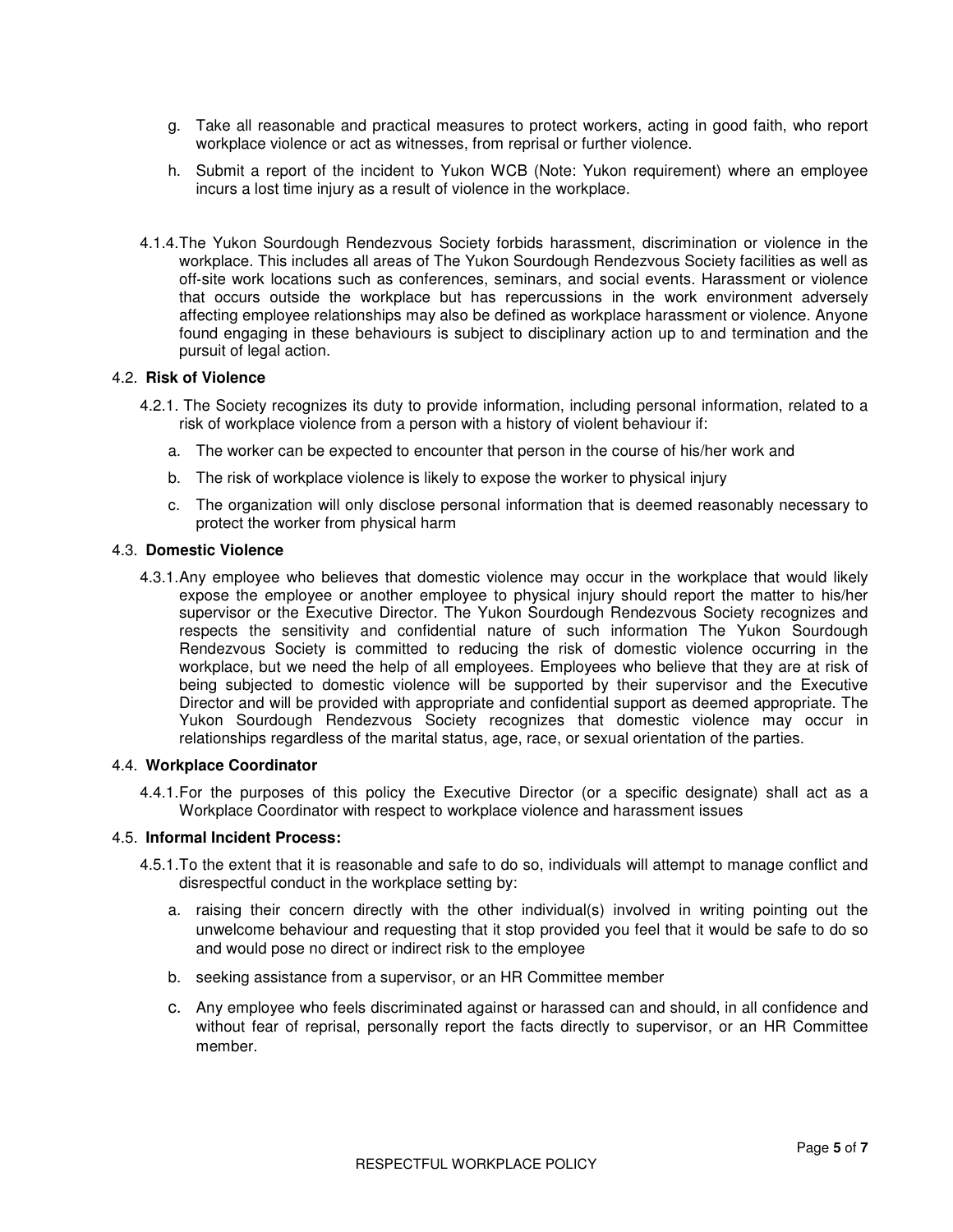## 4.6. **Formal Incident Process:**

- 4.6.1. If an employee believes they have been personally harassed they may make a written complaint. The written complaint must be delivered to their supervisor, the Executive Director or an HR Committee Member. The complaint should include:
	- a. The approximate date and time of each incident you wish to report
	- b. The name of the person or persons involved in each incident
	- c. The name of any person or persons who witnessed each incident
	- d. A full description of what occurred in each incident
- 4.6.2. Employees will not be demoted, dismissed, disciplined or denied a promotion, advancement or employment opportunities because they rejected sexual advances of another employee or because they lodged a harassment complaint when they honestly believed they were being harassed.

## 4.7. **Risk Assessment**

4.7.1. The organization will conduct a risk assessment of the work environment to identify any issues related to potential violence that may impact the operation and will institute measures to control any identified risks to employee safety. This information will be provided to the HR Committee or Safety Representative. The risk assessment may include review of records and reports i.e. security reports, employee incident reports, staff perception surveys, health and safety inspection reports, first aid records or other related records. Specific areas that may contribute to risk of violence may include: contact with public, exchange of money, receiving donations, working alone or at night etc. Research may also include a review of similar workplaces with respect to their history of violence.

#### 4.8. Investigation Process:

- 4.8.1.Once a written complaint has been received The Yukon Sourdough Rendezvous Society will complete a thorough investigation. Harassment should not be ignored. Silence can, and often is, interpreted as acceptance. The HR Committee will be notified of all formal complaints, and a representative of the Committee will participate in the investigation. The investigation will include:
	- a. Informing the harasser/s of the complaint. Neither the name of the person reporting the facts nor the circumstances surrounding them will be disclosed to anyone whatsoever, unless such disclosure is necessary for an investigation, disciplinary action or in accordance with the applicable law.
	- b. Interviewing the complainant, any person involved in the incident and any identified witnesses
	- c. Interview any other person who may have knowledge of the incidents related to the complaint or any other similar incidents
	- d. A copy of the complaint, detailing the complainant's allegations, is then provided to the respondent(s).
	- e. The respondent is invited to reply in writing to the complainant's allegations and the reply will be made known to the complainant before the case proceeds further.
	- f. The Yukon Sourdough Rendezvous Society will do our best to protect from unnecessary disclosure the details of the incident being investigated and the identities of the complaining party and that of the alleged respondent.
	- g. During the investigation, the complainant and the respondent will be interviewed along with any possible witnesses. Statements from all parties involved will be taken and a decision will be made.
	- h. If necessary, The Yukon Sourdough Rendezvous Society may employ outside assistance or request the use of our legal counsel.